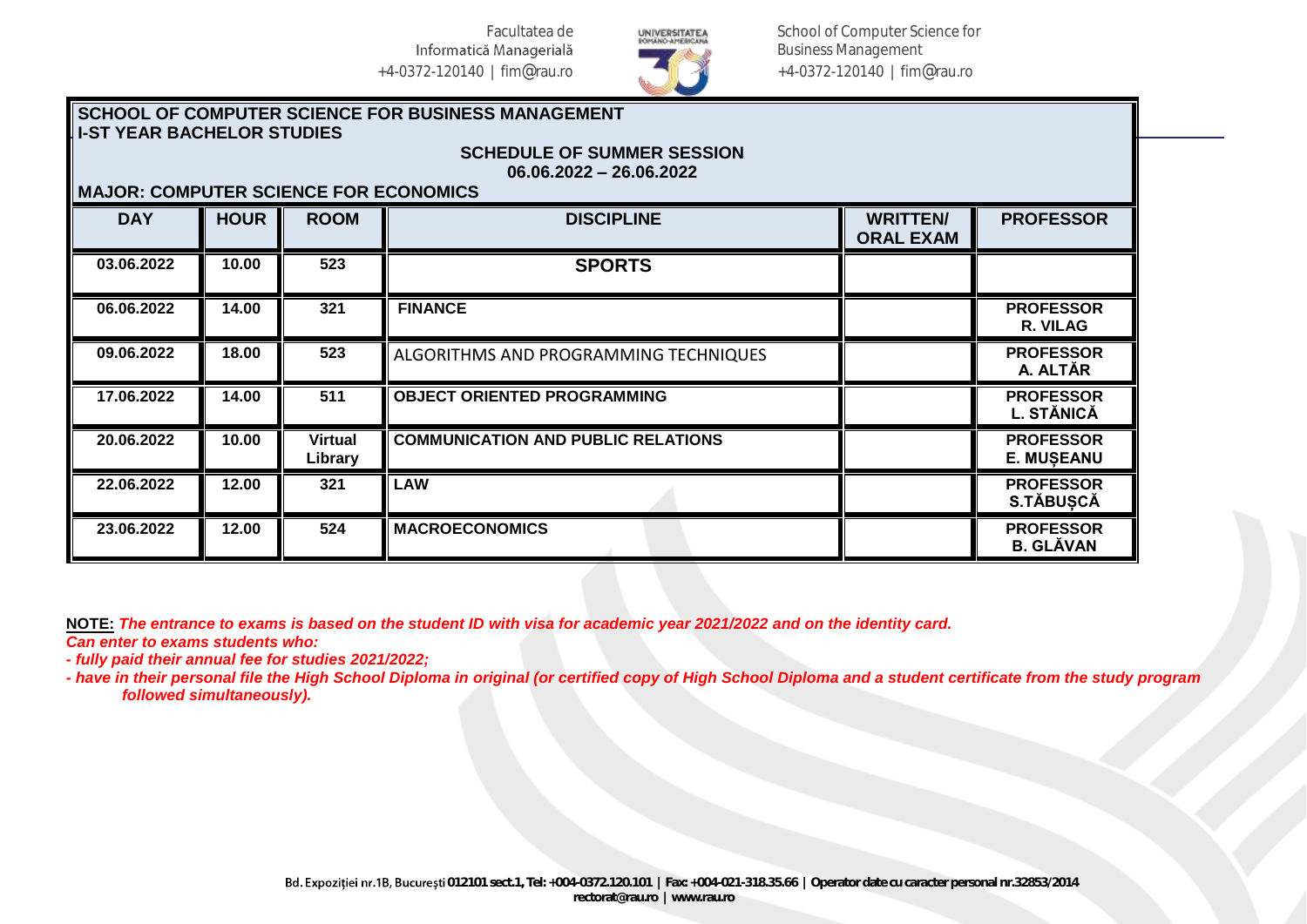

School of Computer Science for Business Management +4-0372-120140 | fim@rau.ro

## **SCHOOL OF COMPUTER SCIENCE FOR BUSINESS MANAGEMENT II-ND YEAR BACHELOR STUDIES SCHEDULE OF SUMMER SESSION 06.06.2022 – 26.06.2022 MAJOR: COMPUTER SCIENCE FOR ECONOMICS**

| <b>DAY</b> | <b>HOUR</b> | <b>ROOM</b>               | <b>DISCIPLINE</b>                                                             | <b>WRITTEN/</b><br><b>ORAL EXAM</b> | <b>PROFESSOR</b>                       |
|------------|-------------|---------------------------|-------------------------------------------------------------------------------|-------------------------------------|----------------------------------------|
|            |             |                           | <b>INTERNSHIP</b>                                                             | <b>MS TEAMS</b>                     |                                        |
| 06.06.2022 | 14.00       | 321                       | <b>FINANCE</b><br><b>FAILED EXAM FROM Ist year</b>                            |                                     | <b>PROFESSOR</b><br>R. VILAG           |
| 09.06.2022 | 18.00       | 523                       | JAVA- ADVANCED PROGRAMMING                                                    |                                     | <b>PROFESSOR</b><br>A.ALTĂR            |
| 09.06.2022 | 18.00       | 523                       | ALGORITHMS AND PROGRAMMING TECHNIQUES<br><b>FAILED EXAM FROM Ist year</b>     |                                     | <b>PROFESSOR</b><br>A. ALTĂR           |
| 10.06.2022 | 11.30       | 523                       | <b>SPORTS</b><br><b>FAILED EXAM FROM Ist year</b>                             |                                     |                                        |
| 14.06.2022 | 10.00       | 511                       | <b>ECONOMIC CYBERNETICS</b>                                                   |                                     | <b>PROFESSOR</b><br>A.M. IORDACHE      |
| 15.06.2022 | 16.00       | 314                       | <b>SOFTWARE PROGRAMMING II</b>                                                |                                     | <b>PROFESSOR</b><br><b>D. CRIŞAN</b>   |
| 17.06.2022 | 10.00       | 511                       | <b>MACROECONOMIC STATISTICS</b>                                               |                                     | <b>PROFESSOR</b><br><b>ȘT. IONESCU</b> |
| 17.06.2022 | 14.00       | 511                       | <b>OBJECT ORIENTED PROGRAMMING</b><br><b>FAILED EXAM FROM Ist year</b>        |                                     | <b>PROFESSOR</b><br>L. STĂNICĂ         |
| 20.06.2022 | 12.00       | 321                       | <b>ECONOMETRICS</b>                                                           |                                     | <b>PROFESSOR</b><br>M. DIN             |
| 20.06.2022 | 10.00       | <b>Virtual</b><br>Library | <b>COMMUNICATION AND PUBLIC RELATIONS</b><br><b>FAILED EXAM FROM Ist year</b> |                                     | <b>PROFESSOR</b><br><b>E. MUŞEANU</b>  |
| 22.06.2022 | 12.00       | 321                       | <b>LAW</b><br><b>FAILED EXAM FROM Ist year</b>                                |                                     | <b>PROFESSOR</b><br>S.TĂBUȘCĂ          |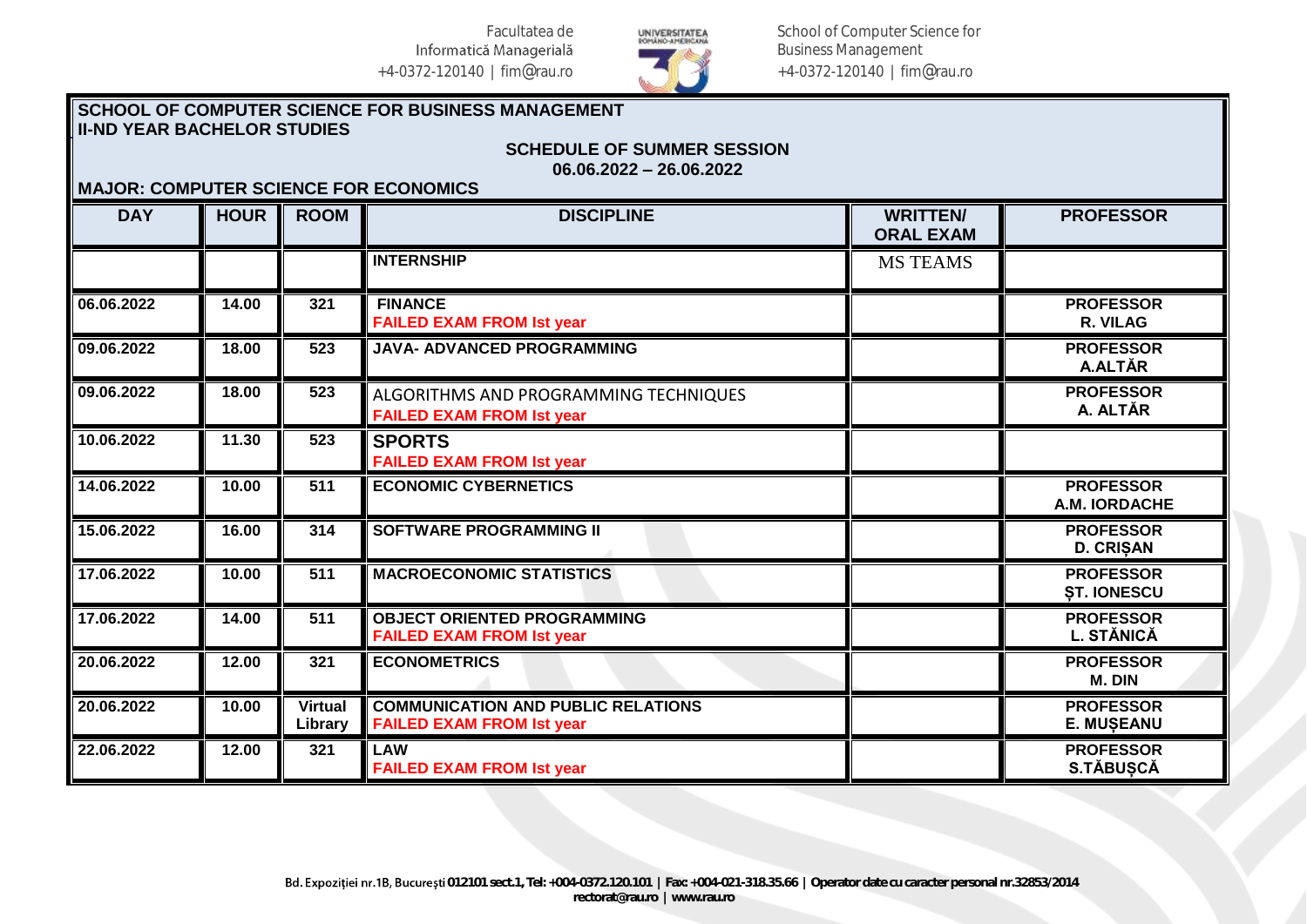•



School of Computer Science for Business Management +4-0372-120140 | fim@rau.ro

| 23.06.2022 | 2.00 | 524 | <b>ECONOMICS</b><br>. MAL<br>$\cdots$<br>$\overline{\phantom{a}}$<br>vca | <b>PROFESSOR</b><br>ĂVAN<br>$\sim$ |
|------------|------|-----|--------------------------------------------------------------------------|------------------------------------|
|            |      |     |                                                                          |                                    |

 *The entrance to exams is based on the student ID with visa for academic year 2021/2022 and on the identity card. Can enter to exams students who: fully paid their annual fee for studies 2021/2022; have in their personal file the High School Diploma in original (or certified copy of High School Diploma and a student certificate from the study program followed simultaneously).*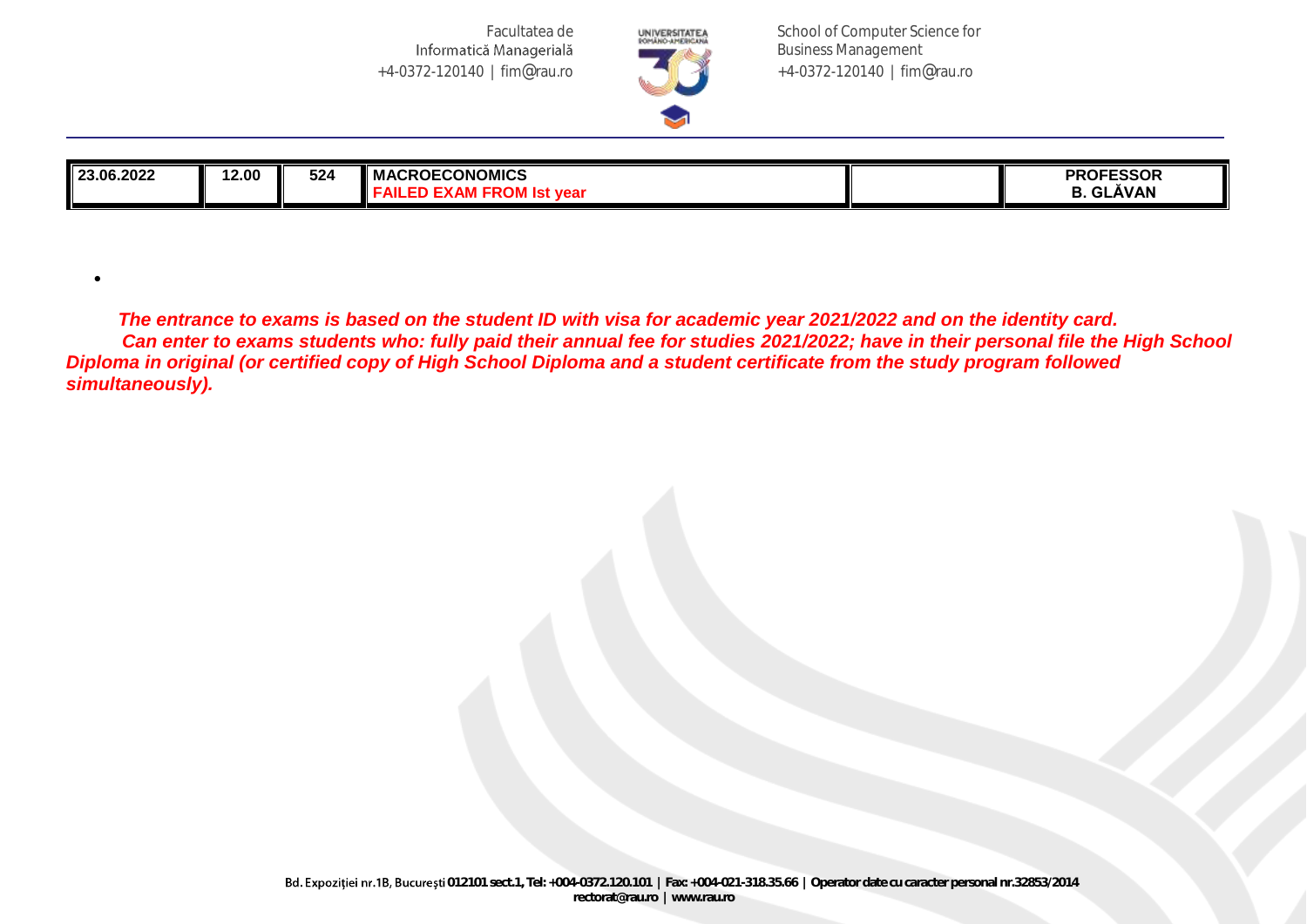

School of Computer Science for Business Management +4-0372-120140 | fim@rau.ro

## **SCHOOL OF COMPUTER SCIENCE FOR BUSINESS MANAGEMENT III-RD YEAR BACHELOR STUDIES SCHEDULE OF SUMMER SESSION**

| $06.06.2022 - 26.06.2022$<br><b>MAJOR: COMPUTER SCIENCE FOR ECONOMICS</b> |             |             |                                                                           |                                                         |                              |  |
|---------------------------------------------------------------------------|-------------|-------------|---------------------------------------------------------------------------|---------------------------------------------------------|------------------------------|--|
| <b>DAY</b>                                                                | <b>HOUR</b> | <b>ROOM</b> | <b>DISCIPLINE</b>                                                         | <b>WRITTEN/</b><br><b>PROFESSOR</b><br><b>ORAL EXAM</b> |                              |  |
|                                                                           |             |             | <b>BACHELOR PAPER PREPARATION</b>                                         | <b>MS TEAMS</b>                                         |                              |  |
|                                                                           |             |             | <b>INTERNSHIP</b><br><b>FAILED EXAM FROM II nd year</b>                   | <b>MS TEAMS</b>                                         |                              |  |
| 06.06.2022                                                                | 10.00       | 314         | ECONOMIC PROCESSES MODELLING AND SIMULATION                               |                                                         | PROF.C. VIŞAN                |  |
| 06.06.2022                                                                | 14.00       | 321         | <b>FINANCE</b><br>FAILED EXAM FROM Ist year                               |                                                         | <b>PROFESSOR</b><br>R. VILAG |  |
| 08.06.2022                                                                | 10.00       | 426         | <b>BUSINESS ENGLISH COMMUNICATION II</b>                                  |                                                         | CONF.UNIV.DR.<br>E. MUSEANU  |  |
| 08.06.2022                                                                | 12.00       | 426         | <b>BUSINESS ENGLISH COMMUNICATION I</b><br><b>RESIT</b>                   |                                                         | CONF.UNIV.DR.<br>E. MUSEANU  |  |
| 09.06.2022                                                                | 18.00       | 523         | JAVA- ADVANCED PROGRAMMING<br><b>FAILED EXAM FROM IIst year</b>           |                                                         | <b>PROFESSOR</b><br>A.ALTĂR  |  |
| 09.06.2022                                                                | 18.00       | 523         | ALGORITHMS AND PROGRAMMING TECHNIQUES<br><b>FAILED EXAM FROM Ist year</b> |                                                         | <b>PROFESSOR</b><br>A. ALTĂR |  |
| 10.06.2022                                                                | 11.30       | 523         | <b>SPORTS</b><br><b>FAILED EXAM FROM Ist year</b>                         |                                                         |                              |  |
| 14.06.2022                                                                | 14.00       | 313         | <b>ORACLE DBMS - SQL</b>                                                  |                                                         | PROF. A.PÎRJAN               |  |
| 14.06.2022                                                                | 14.00       | 313         | <b>DATABASES II</b><br><b>RESIT</b>                                       |                                                         | PROF. A.PÎRJAN               |  |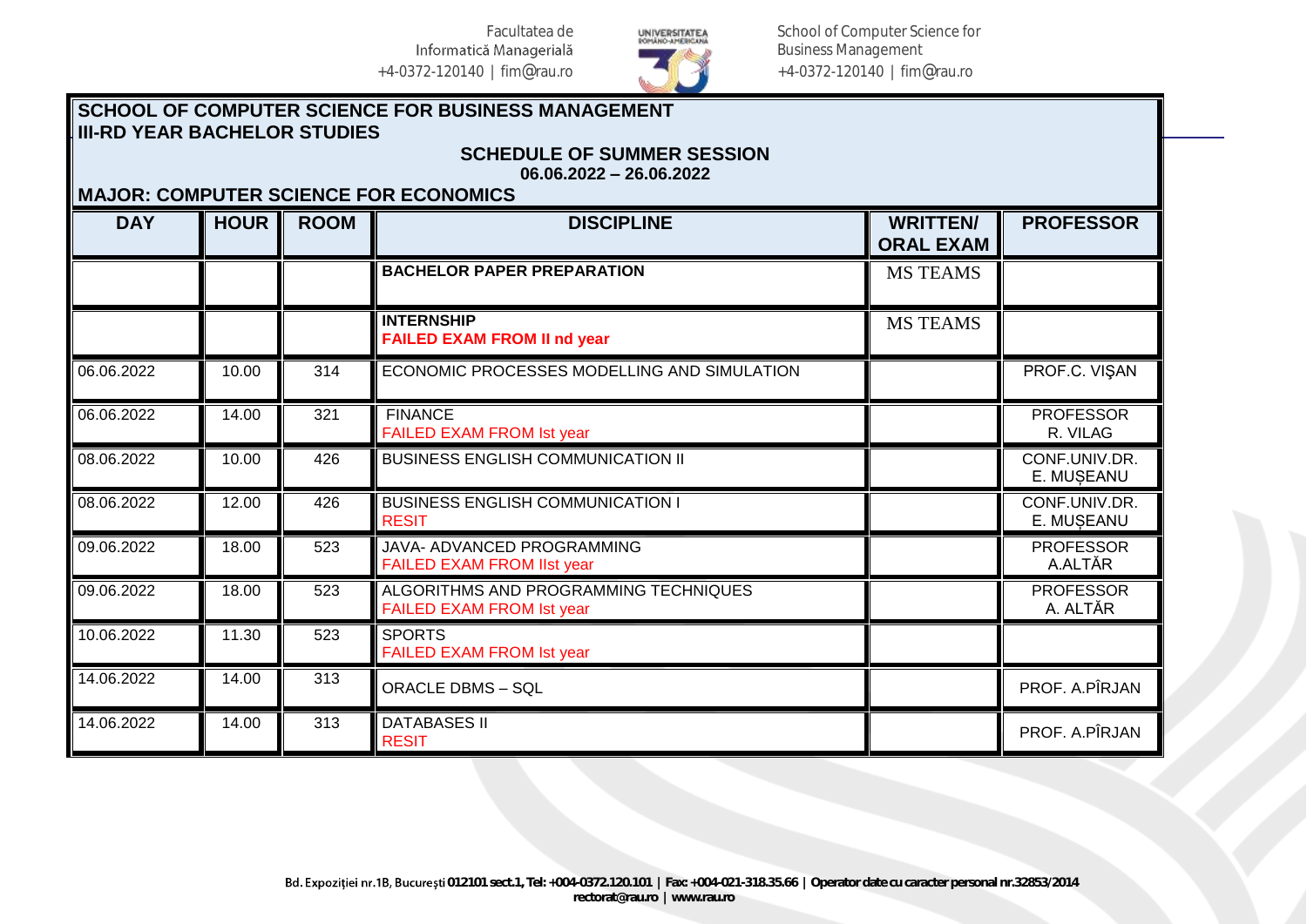

School of Computer Science for Business Management +4-0372-120140 | fim@rau.ro

| 14.06.2022 | 14.00        | 313                | <b>INFORMATION SYSTEM DESIGN</b><br><b>RESIT</b>                              | PROF. A.PÎRJAN                                 |
|------------|--------------|--------------------|-------------------------------------------------------------------------------|------------------------------------------------|
| 14.06.2022 | 10.00        | 511                | <b>ECONOMIC CYBERNETICS</b><br><b>FAILED EXAM FROM IIst year</b>              | <b>PROFESSOR</b><br>A.M. IORDACHE              |
| 15.06.2022 | 16.00        | 314                | SOFTWARE PROGRAMMING II<br><b>FAILED EXAM FROM IIst year</b>                  | <b>PROFESSOR</b><br>D. CRISAN                  |
| 21.06.2022 | 12.00        | 314                | <b>ADVANCED WEB PROGRAMMING</b>                                               | ENĂCEANU<br>ALEXANDRU,<br>LECTURER, PhD        |
| 17.06.2022 | 14.00        | 511                | ADVANCED SOFTWARE PROGRAMMING<br><b>RESIT</b>                                 | STĂNICĂ LAVINIA,<br><b>LECTURER PhD</b>        |
| 17.06.2022 | 12.00        | 511                | SOFTWARE PACKAGES FOR STATISTICS<br><b>RESIT</b>                              | <b>IONESCU STEFAN</b><br>ASSOC. PROF.<br>PhD   |
| 17.06.2022 | 10.00        | 511                | MACROECONOMIC STATISTICS<br><b>FAILED EXAM FROM IIst year</b>                 | <b>PROFESSOR</b><br>ST. IONESCU                |
| 17.06.2022 | 14.00        | 511                | OBJECT ORIENTED PROGRAMMING<br><b>FAILED EXAM FROM Ist year</b>               | <b>PROFESSOR</b><br>L. STĂNICĂ                 |
| 20.06.2022 | 12.00        | 321                | <b>OPERATIONAL RESEARCH</b><br>resit                                          | <b>PROFESSOR</b><br>M. DIN                     |
| 20.06.2022 | 12.00        | 321                | <b>ECONOMETRICS</b><br><b>FAILED EXAM FROM IIst year</b>                      | <b>PROFESSOR</b><br>M. DIN                     |
| 20.06.2022 | 10.00        | Virtual<br>Library | <b>COMMUNICATION AND PUBLIC RELATIONS</b><br><b>FAILED EXAM FROM Ist year</b> | <b>PROFESSOR</b><br>E. MUSEANU                 |
| 21.06.2022 | <b>14.00</b> | 314                | <b>INFORMATICS PROJECT MANAGEMENT</b>                                         | <b>PROF.UNIV.DR.</b><br><b>M. BOTEZATU</b>     |
| 21.06.2022 | 12.00        | 314                | <b>ADVANCED WEB PROGRAMMING</b>                                               | <b>ENĂCEANU</b><br>ALEXANDRU,<br>LECTURER, PhD |
| 22.06.2022 | 16.00        | 315                | <b>WEB APPLICATIONS PROGRAMMING</b><br>resit                                  | <b>ANDREI LUCHICI,</b><br><b>LECTURER PhD</b>  |